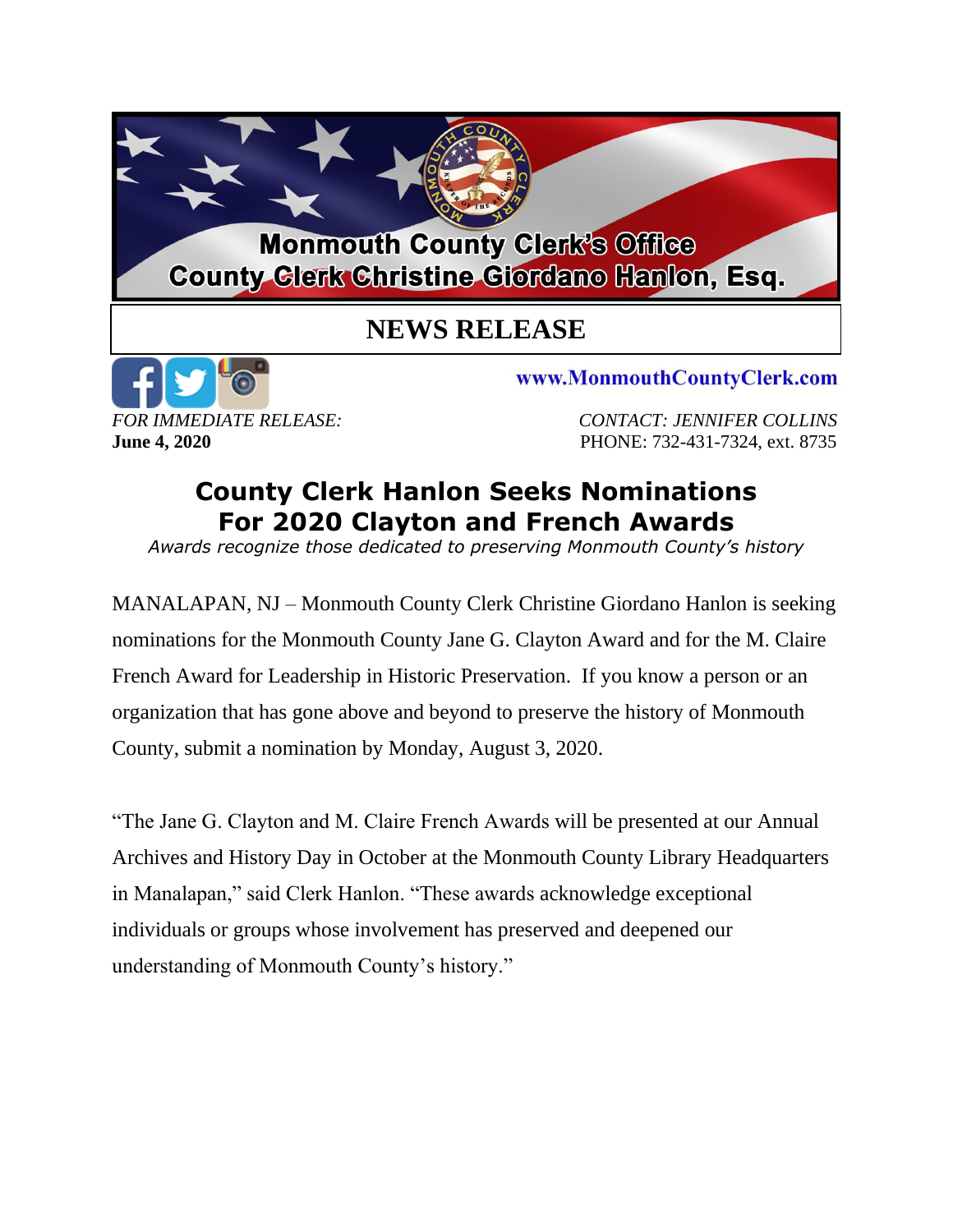Created in 1997, the Jane G. Clayton Award honors individuals who, over many years, have made outstanding contributions to the awareness, understanding or preservation of Monmouth County's history. The award is named after former Monmouth County Clerk Jane G. Clayton, who was responsible for the formation of the Monmouth County Archives.



*Former Monmouth County Clerk Jane G. Clayton*

Prior Clayton Award winners include John A. Savolaine,

Kevin Coyne, John Belding, Margaret W. Dellinger, Joseph W. Hammond, Angel and Jack Jeandron, Cheryl A. Cook, Wayne T. Bell, Joseph G. Bilby, Edward J. Raser, Garry Wheeler Stone, Lydia Wikoff, Karen L. Schnitzspahn, Gerald Ceres, Flora T. Higgins, Lee Ellen Griffith, Michael S. Adelberg, Gail L. Hunton, Douglas F. Foulks, Wesley Banse, J. Louise Jost, Mary Lou Strong and George H. Moss.

Clerk Hanlon established the M. Claire French Award for Leadership in Historic Preservation in 2015 to recognize an elected official, government employee, public servant or civic organization's outstanding achievements to support historic

preservation in Monmouth County through education, development, planning, rehabilitation, advocacy, community leadership or other means.

The M. Claire French Award is named after Clerk Hanlon's predecessor, who assumed the position of Monmouth County Clerk in 1997 and served until her retirement in 2015. During her 18-year tenure, French oversaw the modernization of the Clerk's Office, which included the digital collection of



*Former Monmouth County Clerk M. Claire French*